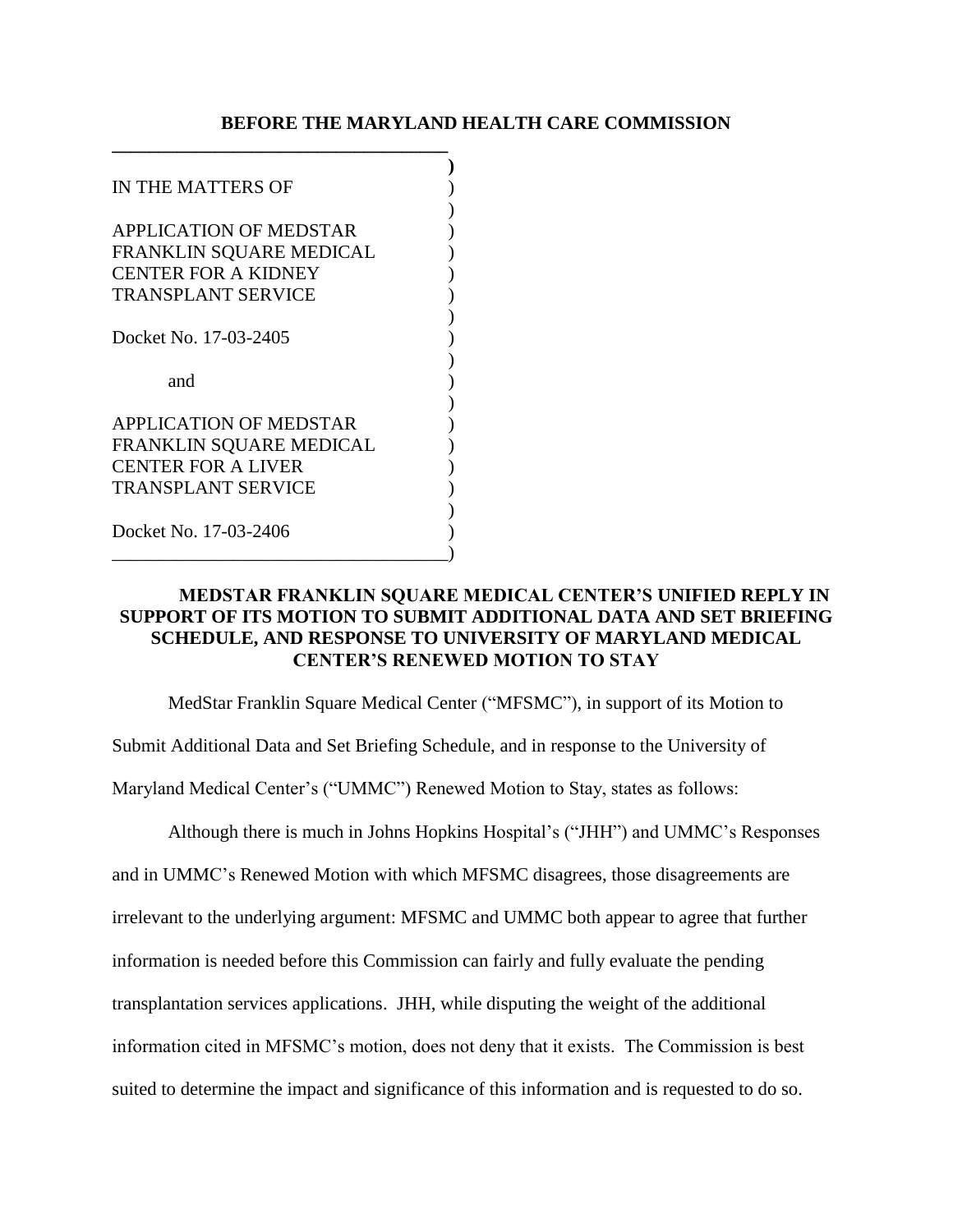For those reasons, and for the reasons discussed in its original Motion, MFSMC

respectfully requests that its Motion be granted.

Respectfully submitted,

AQ.

David C. Tobin, Esq. Larry E. Tanenbaum, Esq. Tobin, O'Connor & Ewing 5335 Wisconsin Ave., N.W. Suite 700 Washington, D.C. 20015 202-362-5900 *Attorneys for MedStar Franklin Square Medical Center*

\_\_\_\_\_\_\_\_\_\_\_\_\_\_\_\_\_\_\_\_\_\_\_\_\_\_\_\_\_\_\_\_\_

December 30, 2019